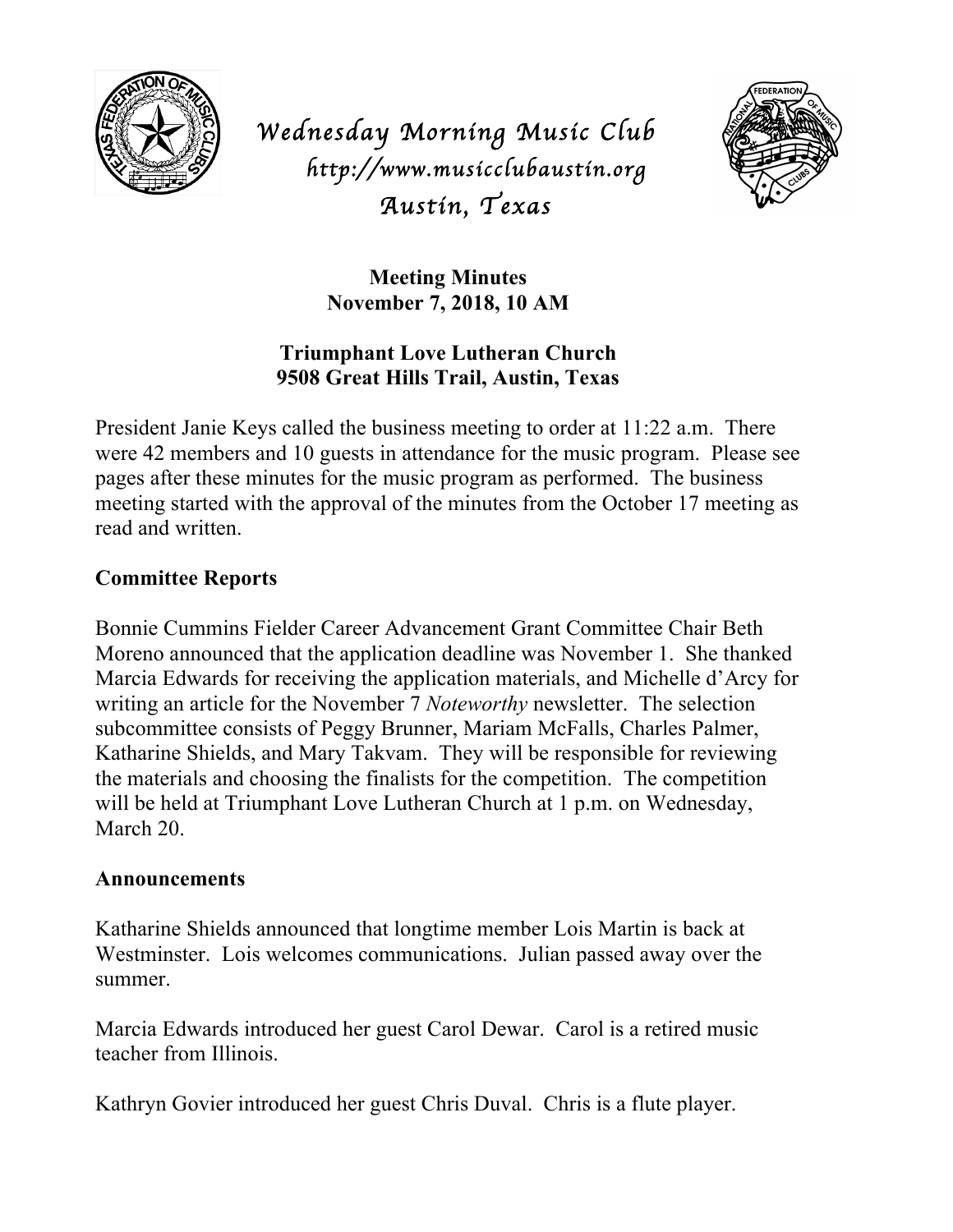Rachel May introduced her three guests.

Sheryl Goodnight introduced her guest Cindy Marr. Sheryl also announced an upcoming concert by the Temple Symphony Orchestra. This Annual Holiday Concert will be held at 4 p.m. on Sunday, December 2 at Georgetown High School. Sheryl plays principal flute in this orchestra.

The meeting adjourned at 11:31 a.m.

Submitted by Virginia Kniesner, Recording Secretary